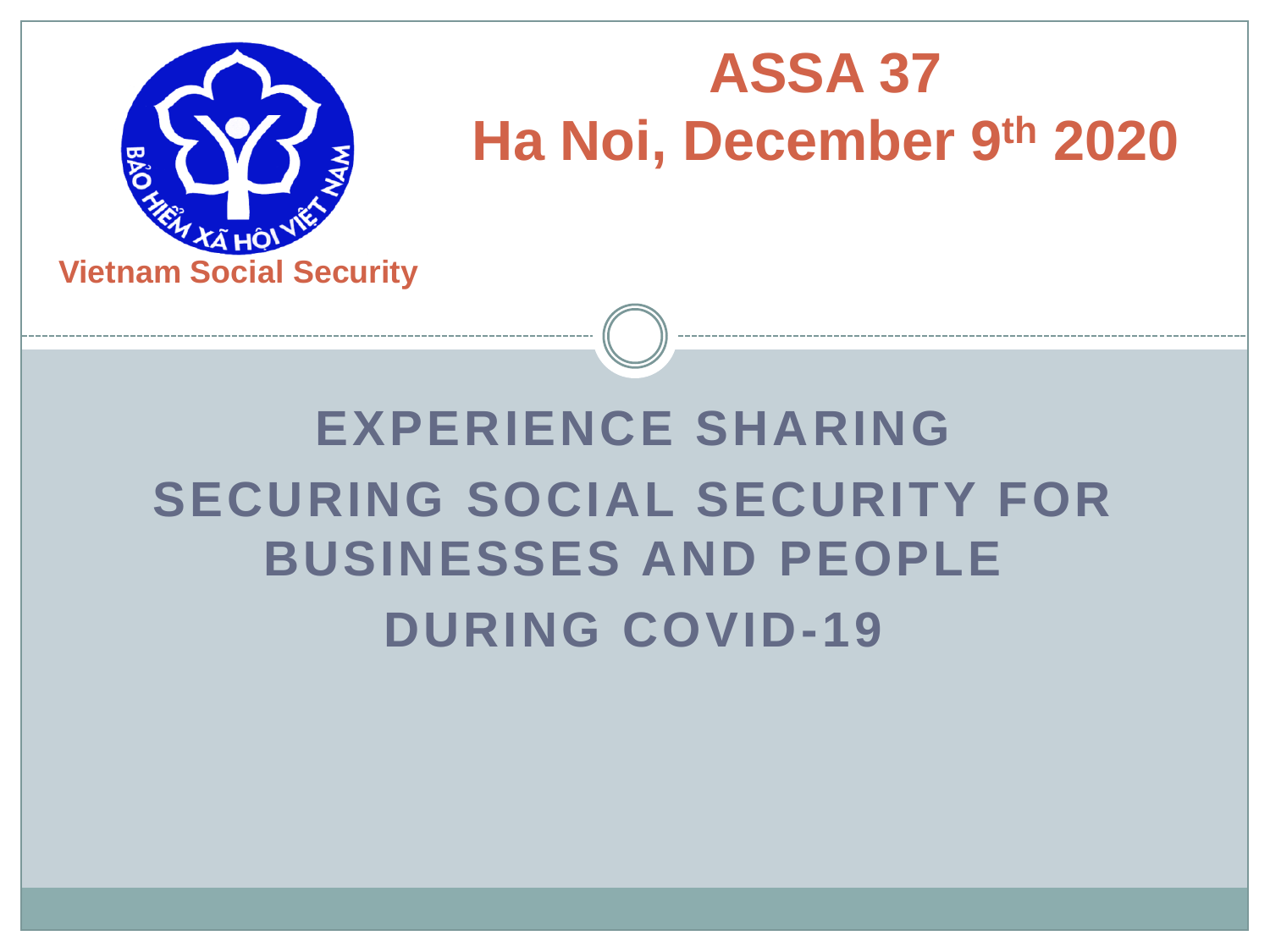#### **Overview on Vietnam and its Social Security (1)**

- Geo location: SEA
- Areas: 331,699 km2
- Population: >96 mils
- Labour force: 49,34 mils
- GDP/capita: >2,700\$
- SS coverage: 15,89mils,(32,2% of LF)
- HI coverage: 87,05mils, (90,1% population)

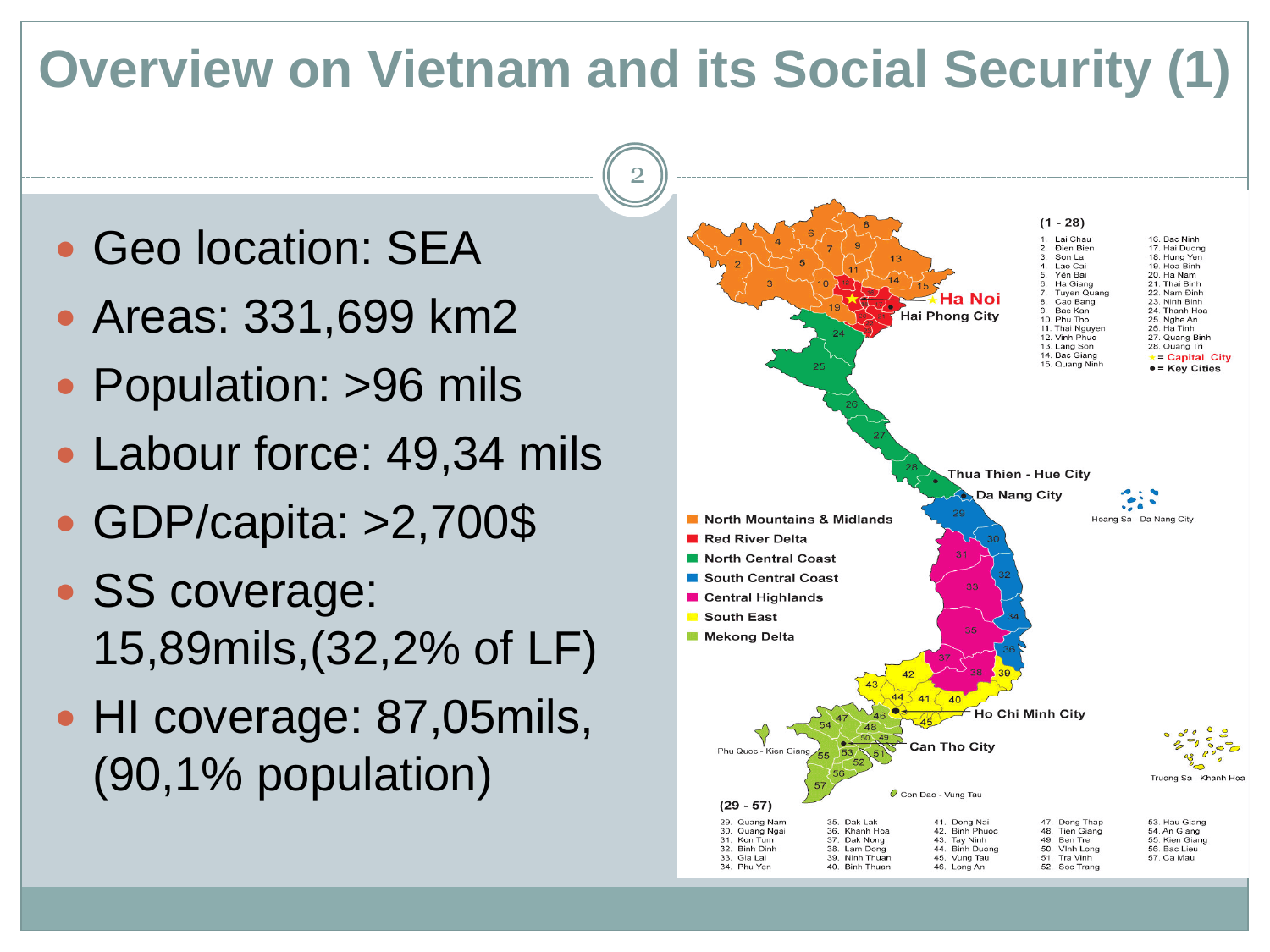#### **Overview on Vietnam and its Social Security (2)**

- VSS is an governmental agency
- VSS is functioned to collect, manage SS fund and payment for SS, HI, unemployment insurance
- Executing 7/9 SS tasks, incl: 1) sickness; 2) maternity; 3) work injury occupational disease; 4) old-aged; 5) survivor's; 6) medical and 7) unemployment
- VSS at central and 63 provincial offices
- SS under Ministries of Defense and Public Security to implement SS and HI for armed forces.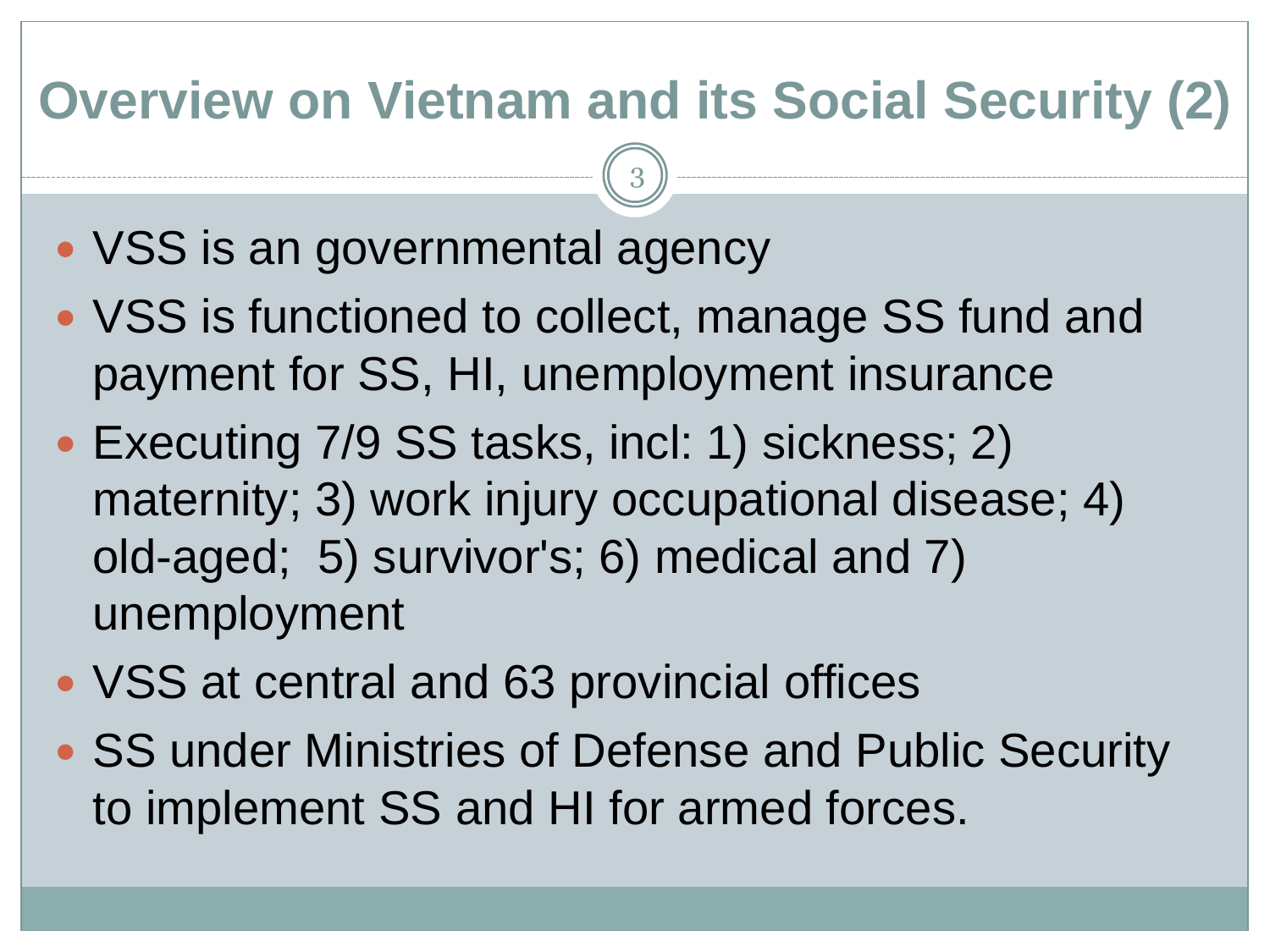## **Impacts by Covid-19 (1)**

- *1. Social and economical impacts:*
- Severe impacts to all countries and is ongoing
- VN's economy, being widely opened and highly integrated, is suffering severe impacts both socially and economically.
- GDP Q1/2020 grew at 3.82%, lowest in 10 recent years.
- Business development severely impacted, most of enterprises are conservative in investment to scale up.
- Newly established enterprises stay flat during F4M/2020, those suspended in short-term surged y-o-y (up by 33.6%)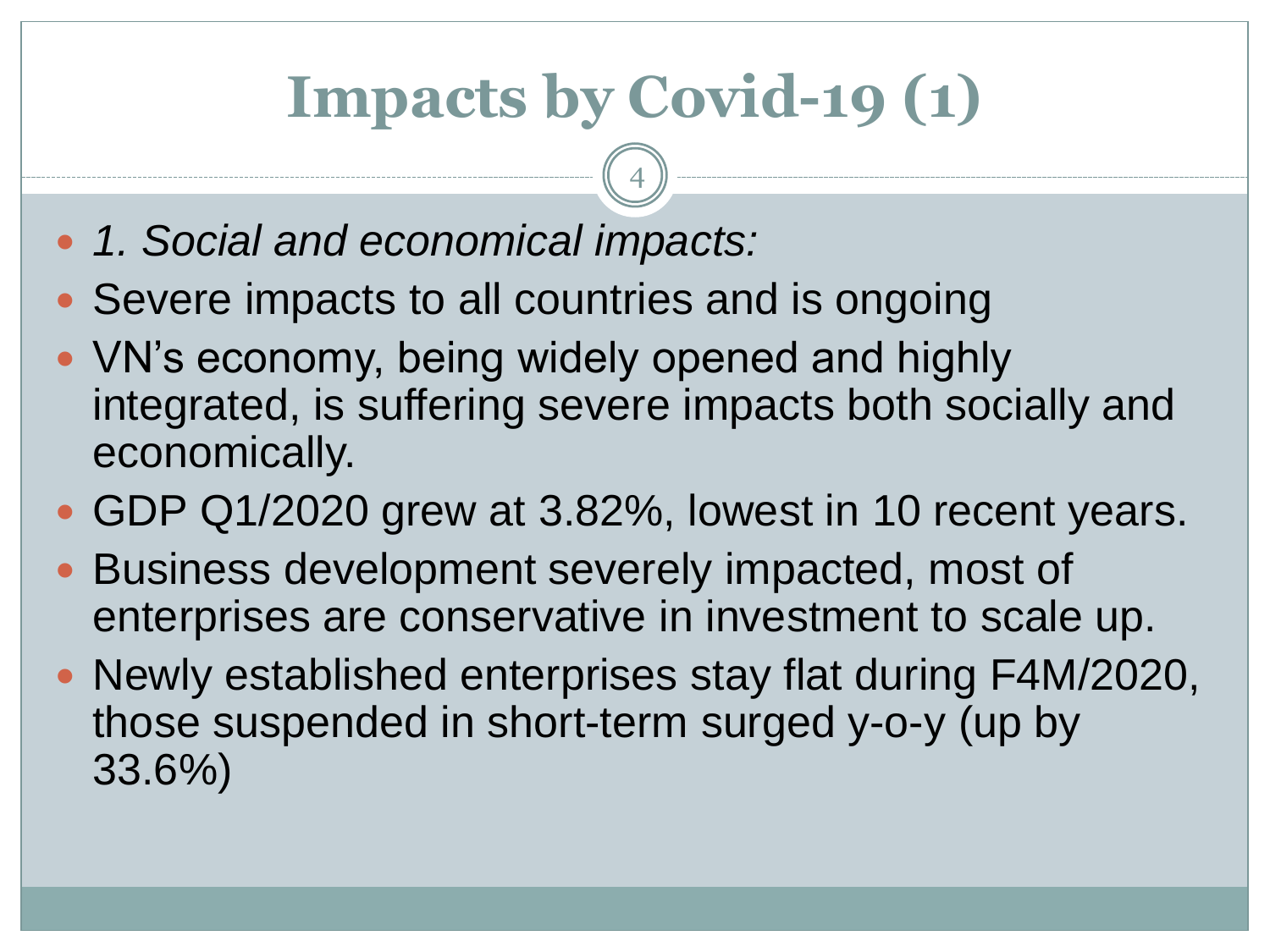### **Impacts by Covid-19 (2)**

Updates by Ministry of Planning and Investment in Sept'20 5

(1) GDP growth in F9M/2020: 2,12%; full-year growth is forecasted at 2%-3% vs planned 6,8% vs actual 7,02% in 2019. Amid global 2020 GDP growth is forecasted at -5%, VN's is encourageable.

(2) Import-export growth is estimated at 1% vs 2020 plan of 7%.

(3) Other 2 KPIs failed: urban unemployment in working age, and labour force being trained. Of which, the former KPI actual is 4.39% vs <4% as planned;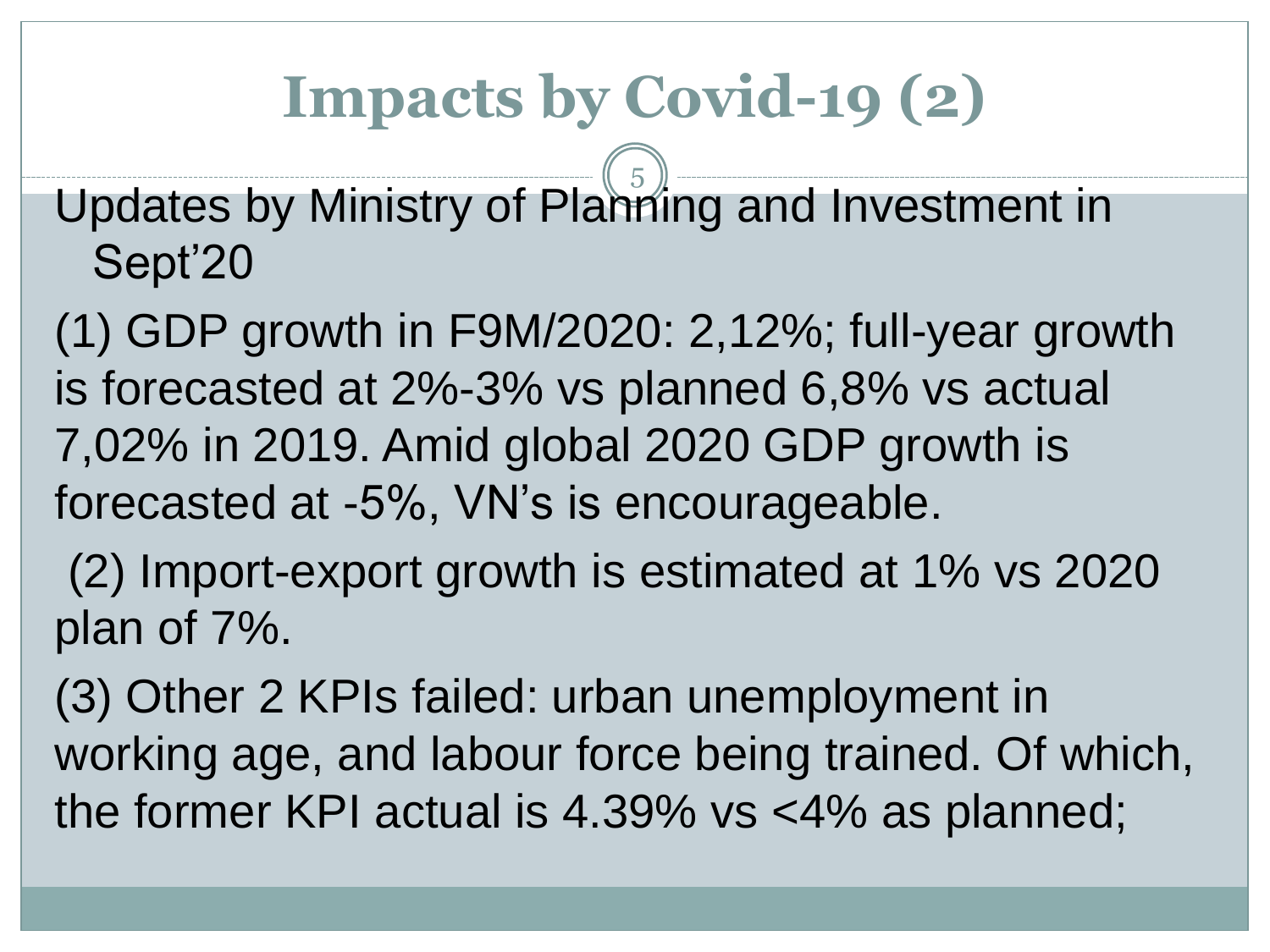## **Impacts by Covid-19 (3)**

6

#### 2. Impacts on SS

- Risk of increasing deferred SS payment as consequence of rocky business performance.
- Decreasing work force joining SS, HI from labourer losing jobs and flat new established enterprises.
- Causing tension on expanding voluntary SS coverage from social distancing, difficulties in propaganda added to people's income is reduced.
- Social distancing lead to to new ways of living and working.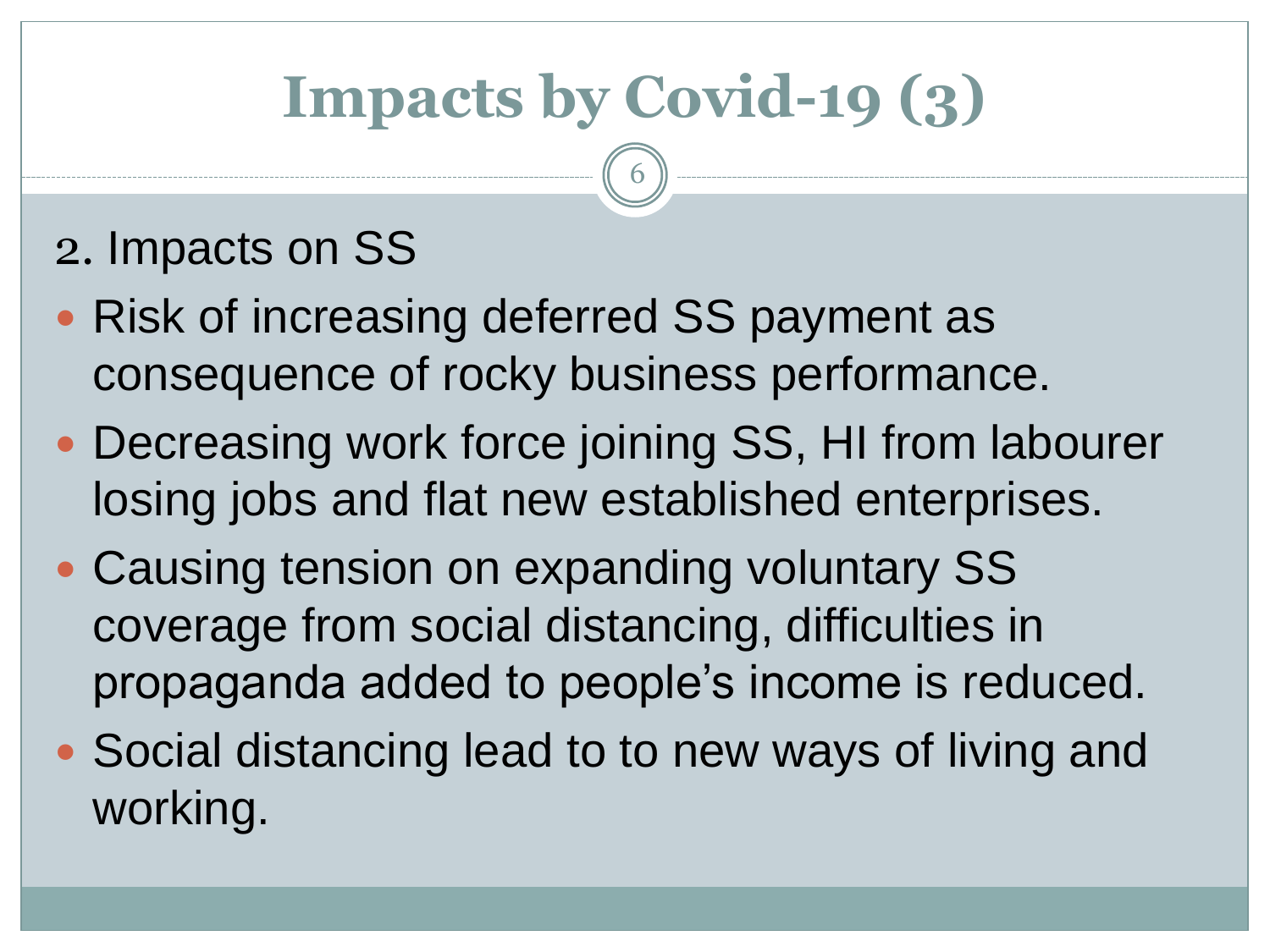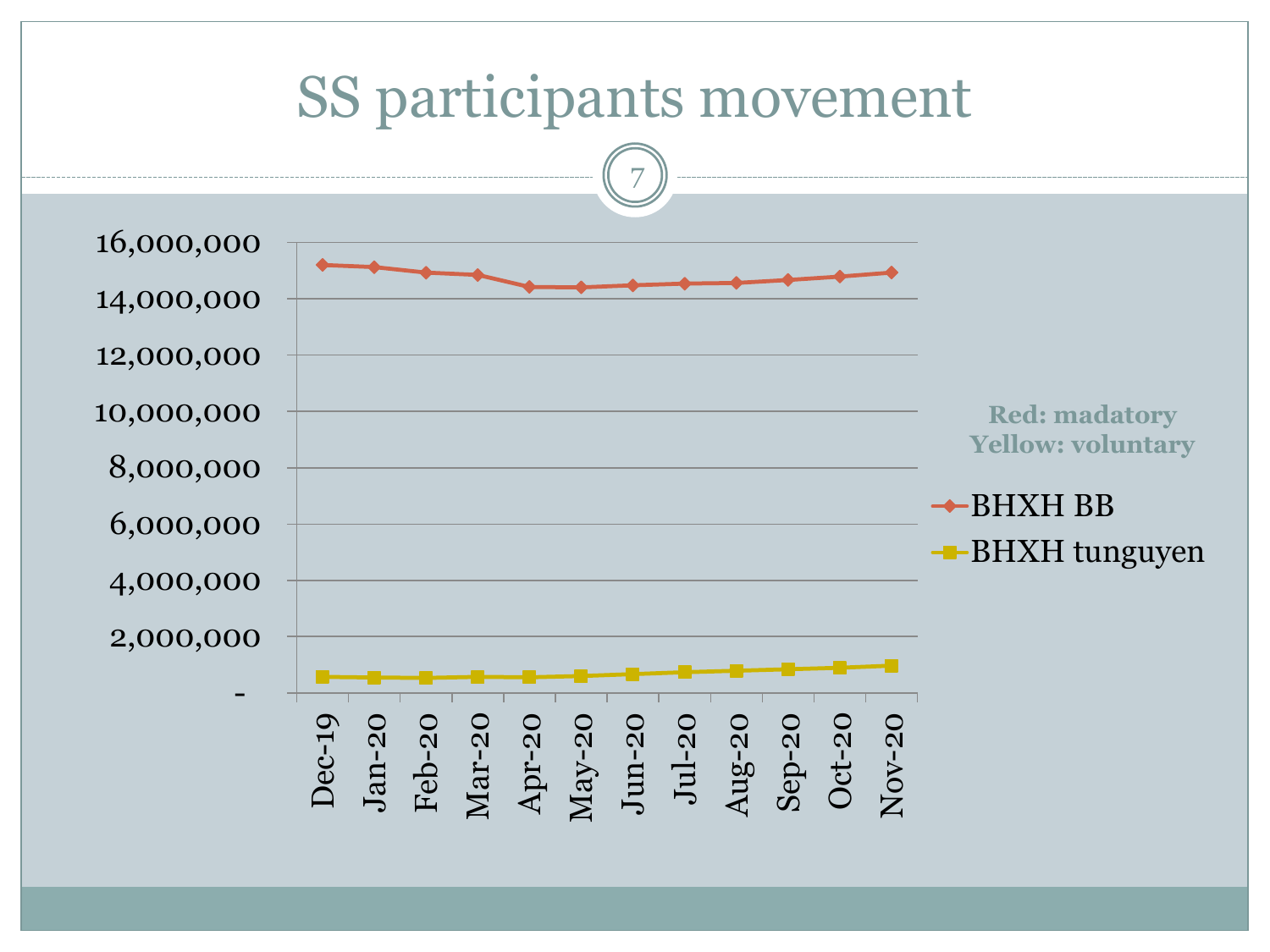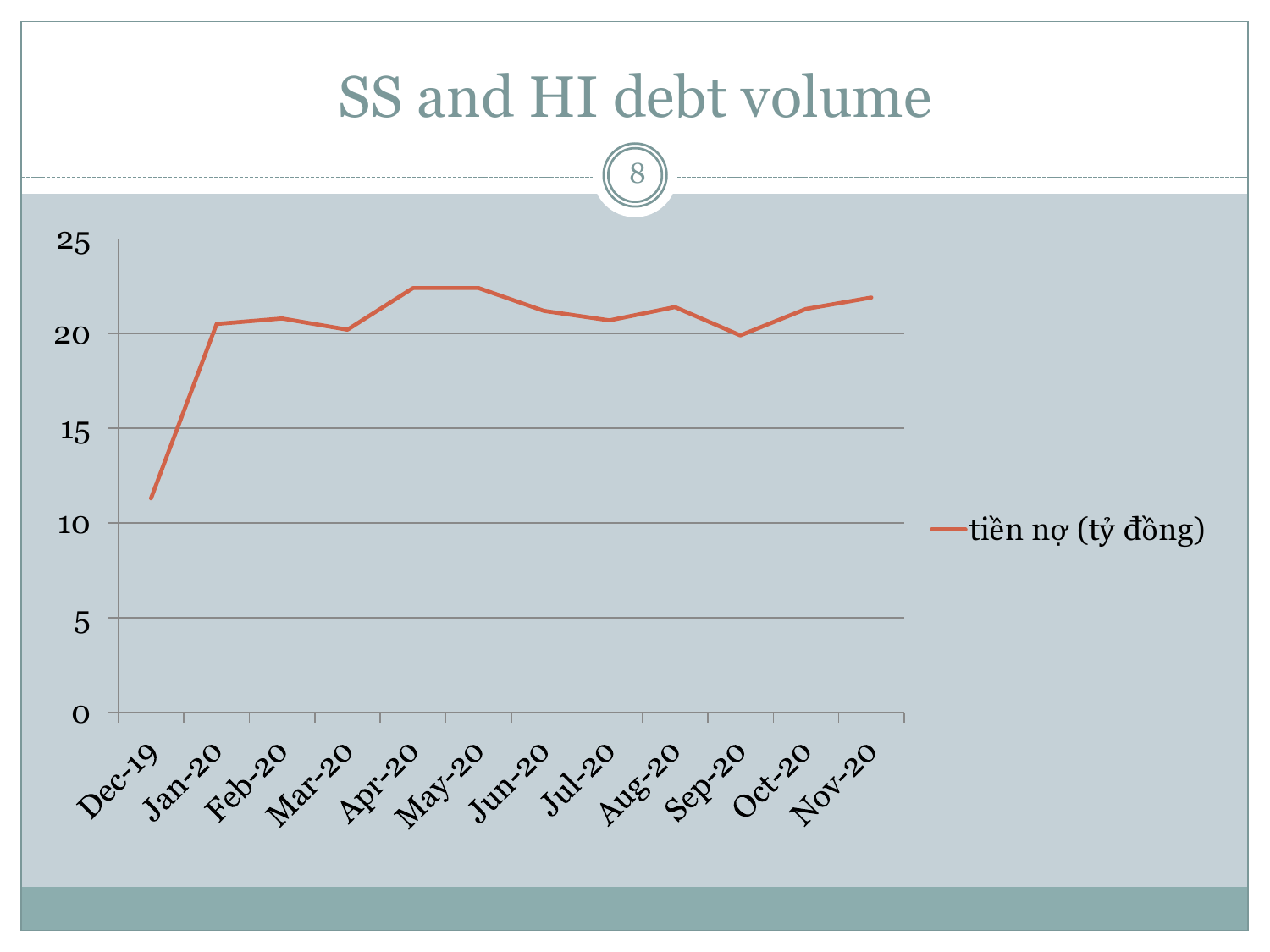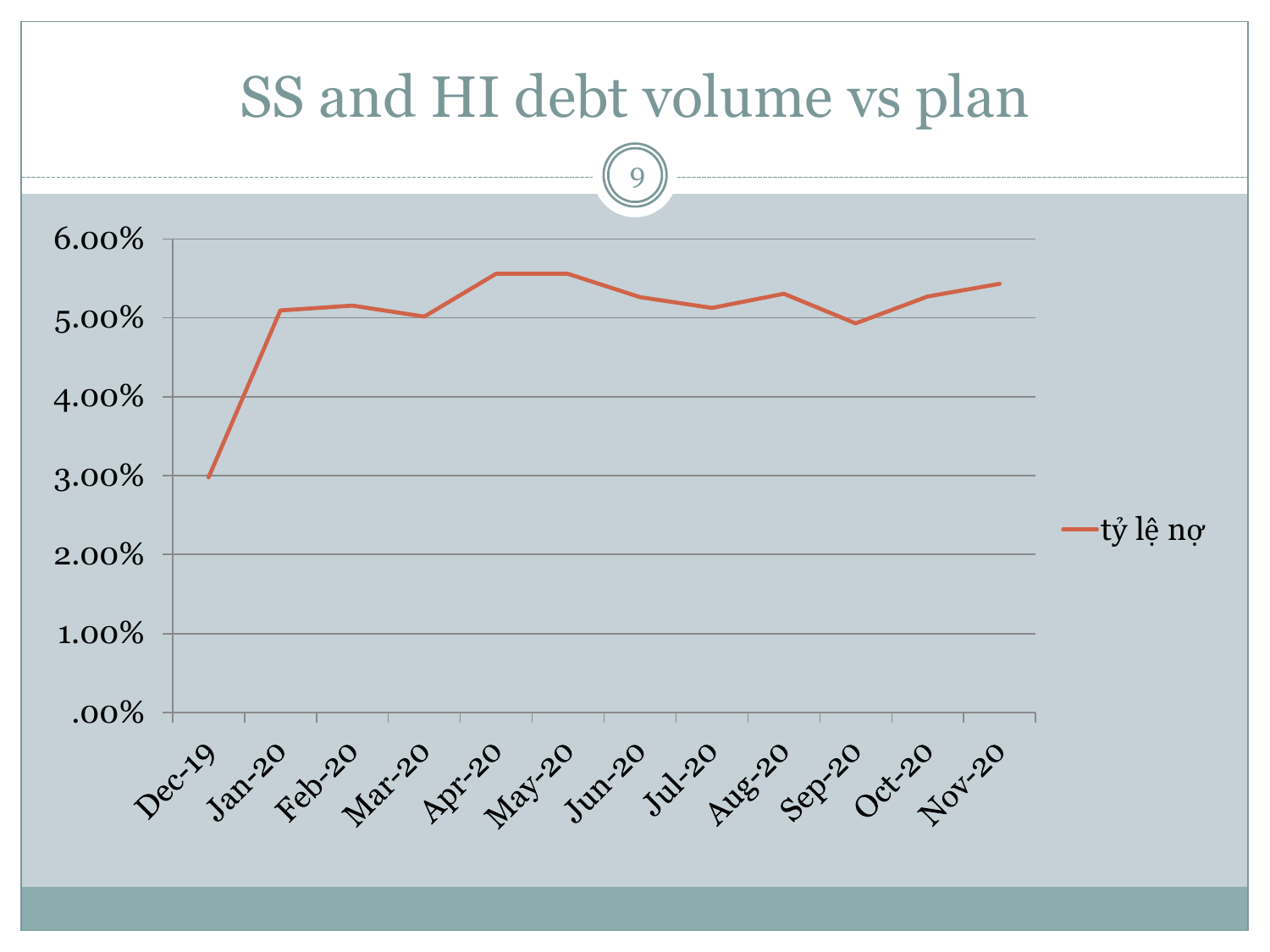#### Government's actions (1)

- As soon as the pandemic broke out, entire political system triggered their actions, and greatly supported by all people
- Early declaration of the pandemic, allowing resources to be deployed
- P.M issued Directive No. 11 on urgent tasks and solutions to relax challenges to doing business and assuring SS during Covid-19 battle.
- Both Gov. and related agencies execute different supporting packages and practical solutions to increase business' resilience, gradually normalize or adapt their performance, enhancing digital transformation and trade promotion .etc.
- Gov. is determined in dual targets: fighting Covid-19, not allowing 3<sup>rd</sup> wave in parallel with highest possible socialeconomic growth target .etc.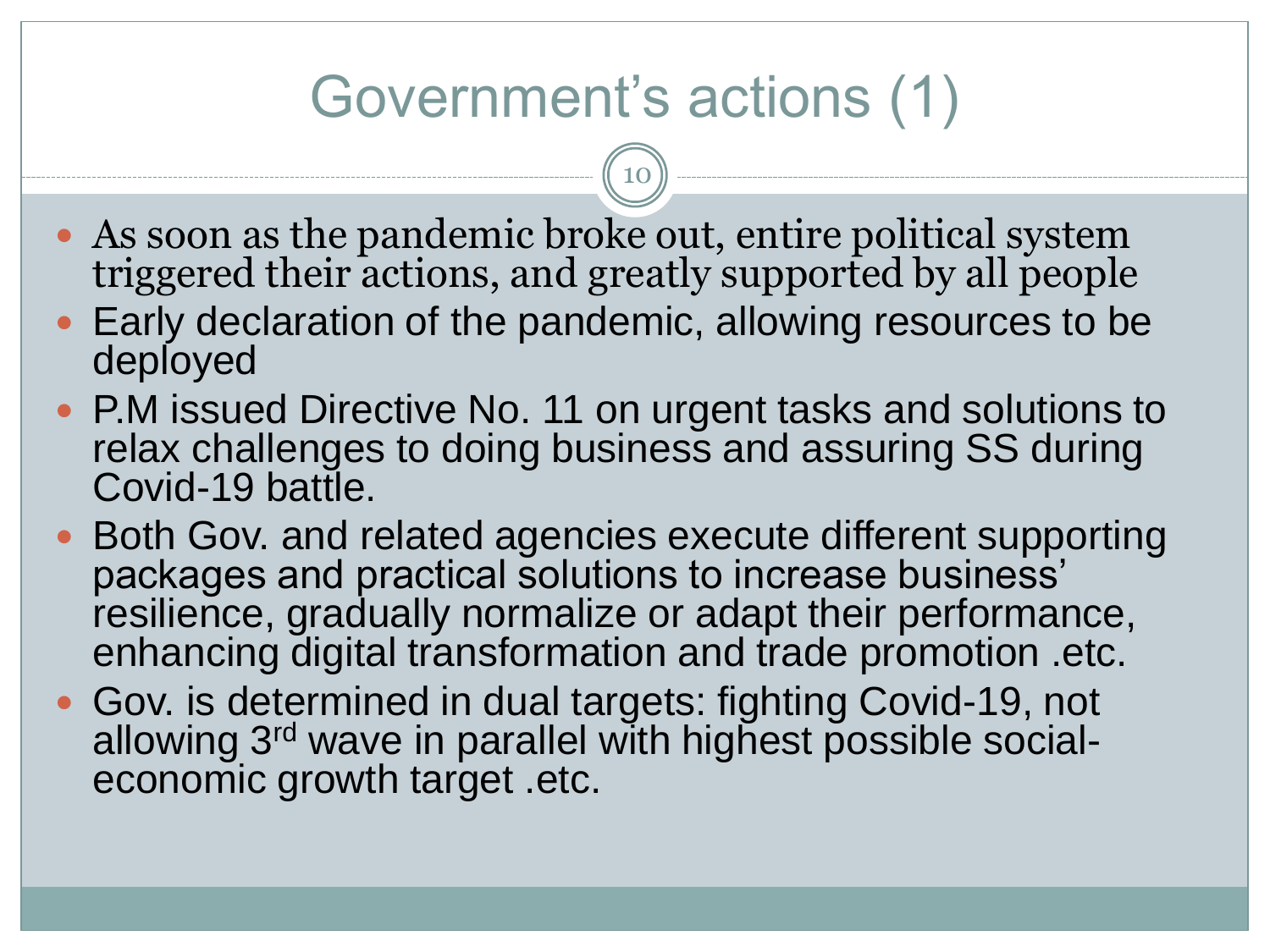#### Government's actions (2)

11

• Policies toward business and people:

(Resolution No. 42/NQ-CP dated 09/4/2020)

- 1. Supporting VND 800,000/person) for laboures having to suspend their jobs unpaid.
- 2. Employers are accessible to loans to partially pay workers' salary .
- 3. Supporting VND 1 mil/month for household businesses having to suspend their operation.
- 4. Supporting workers VND 1 mil/month to those loosing their jobs and not eligible for unemployment insurance.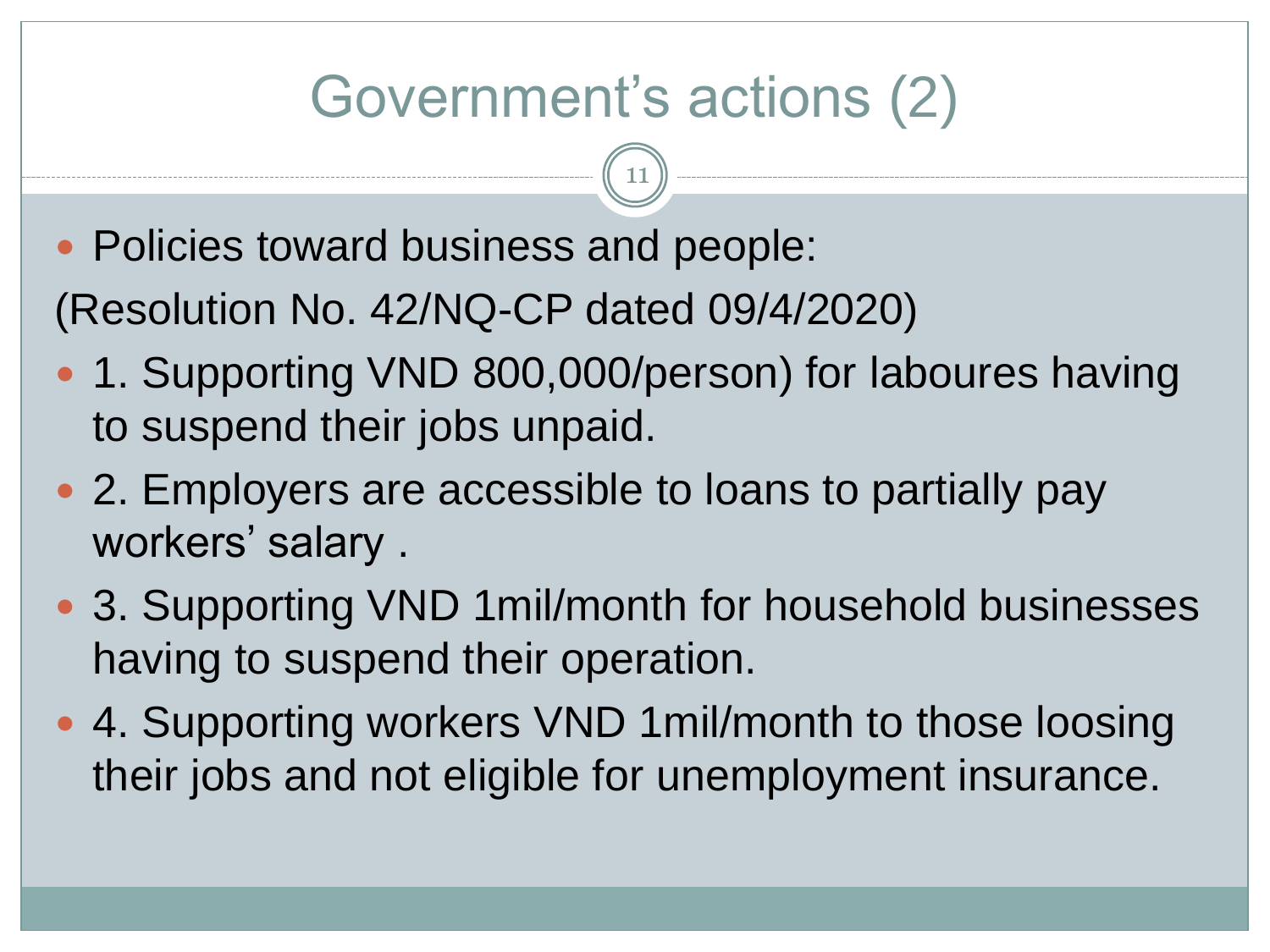#### Government's actions (3)

12

- 5. Supporting honorable people (those with recorgnizable contribution to the country) VND 500K/person/month).
- 6. Supporting people under social protection regime (VND 500K/person/month).
- 7. Poor, near-poor families (VND 250K/person/month).
- 8. Employers being affected can defer their payment, max 12M, to old-age and survior's fund.

Total supporting vol. VND 62 trils (app. \$2.68 bil).

 These policies were continued by Gov.'s Decree No. 154/2020/NQ-CP dated 19/10/2020 with relaxed conditions.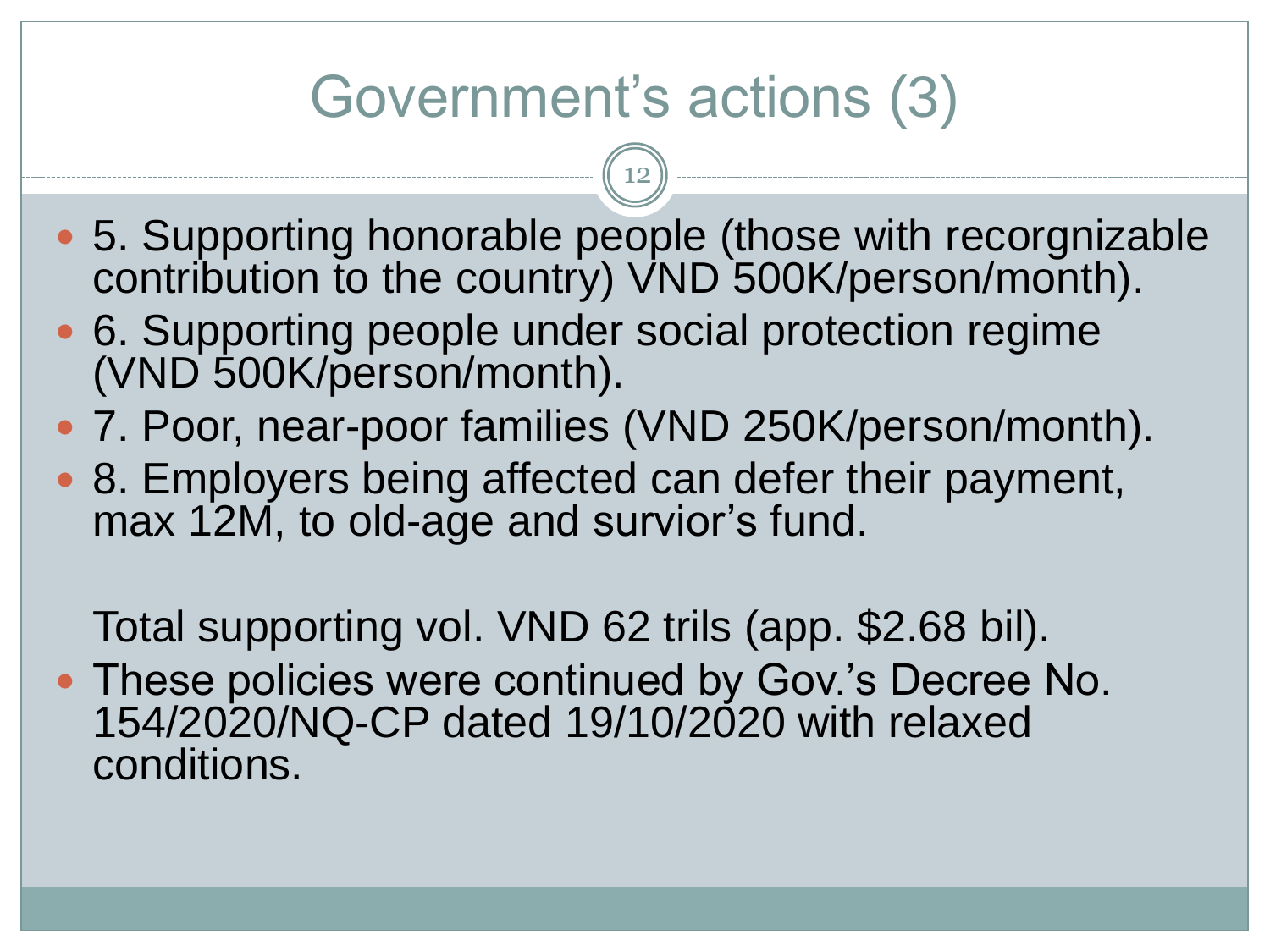| IV. Results in SS and HI implementation<br>Developing participants to SS and HI<br>13 |                            |           |  |  |  |
|---------------------------------------------------------------------------------------|----------------------------|-----------|--|--|--|
| <b>Target</b>                                                                         | <b>No. of participants</b> | % vs plan |  |  |  |
| <b>Mandatory SS</b>                                                                   | 14.940                     | 93,1%     |  |  |  |
| <b>Voluntary SS</b>                                                                   | 951,5                      | 79%       |  |  |  |
| HI                                                                                    | 87.050                     | 89,9%     |  |  |  |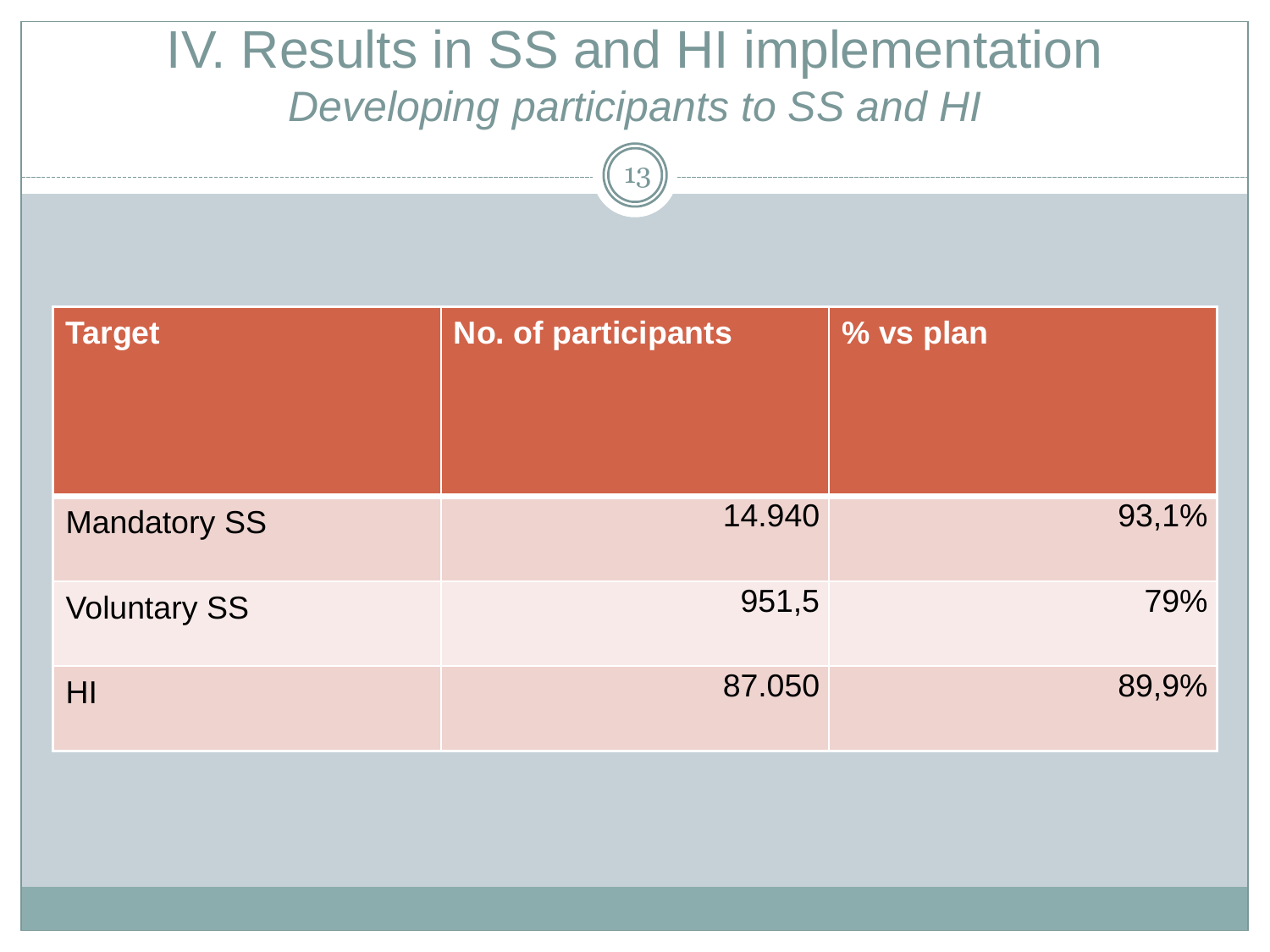# **Targets F11M 2020 results % vs 2019, same period** One-off SS benefit 716.365 people and the contract the  $+8\%$ Sickness benefit 6.664.879 people 6.664.879 people Maternity benefit 1.662.319 people and the same set of  $\frac{8}{3}$ IV. Results in SS and HI implementation *Delivery of SS and HI regimes* 14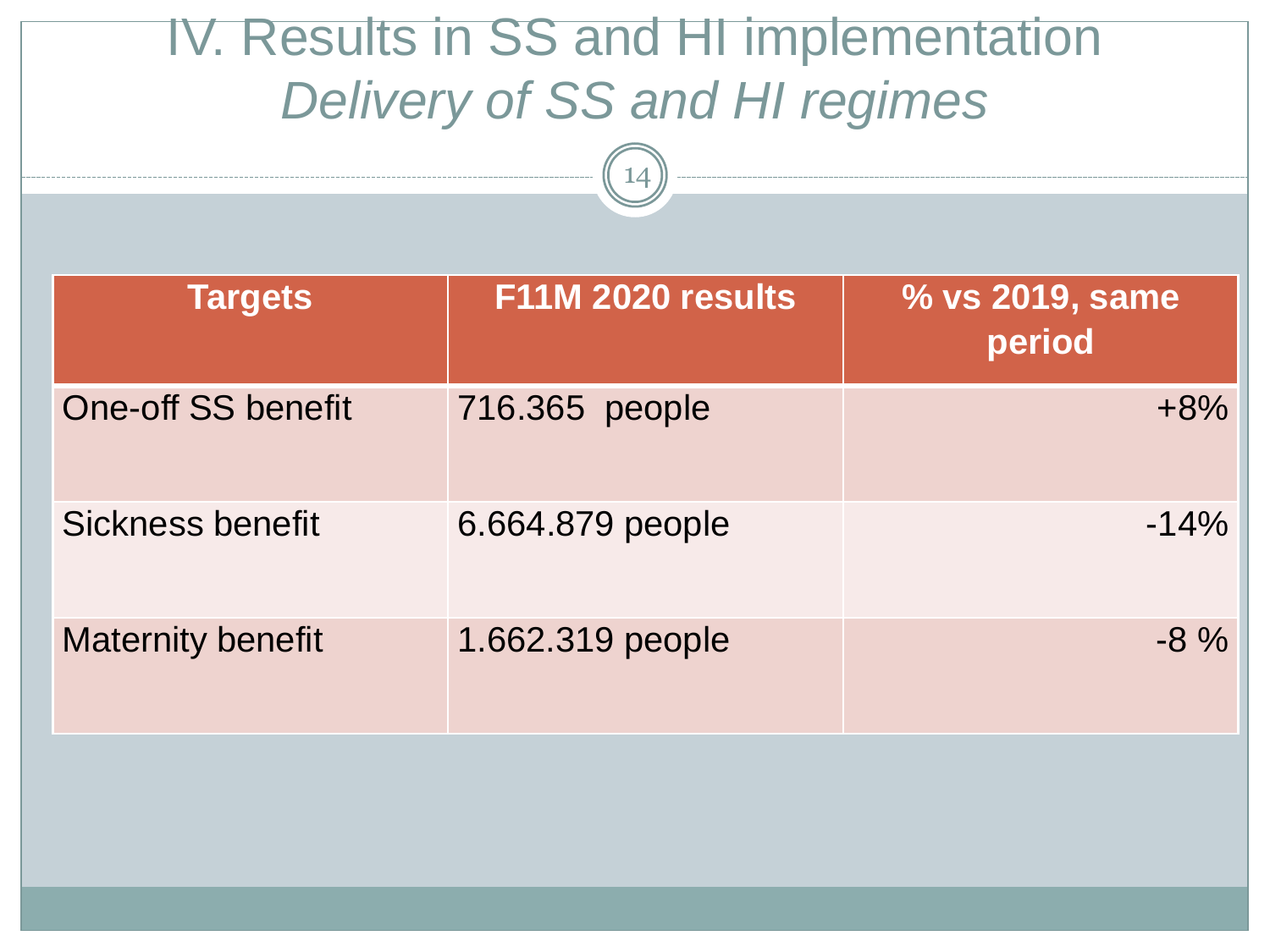#### IV. Results

- HI benefits implementation
- During F4M/2020 when VN declared country-wide pandemic with period of social distancing, HI fund covers 45 mil people with sickness benefit, (80% of 2019 same period).
- F11M/2020, HI fund covers 151 mil people with sickness benefit, (90% of 2019 same period).
- Thus despite severe Covid-19 impact, sickness benefit - a fundamental benefit of SS – of local people are assured fully and timely.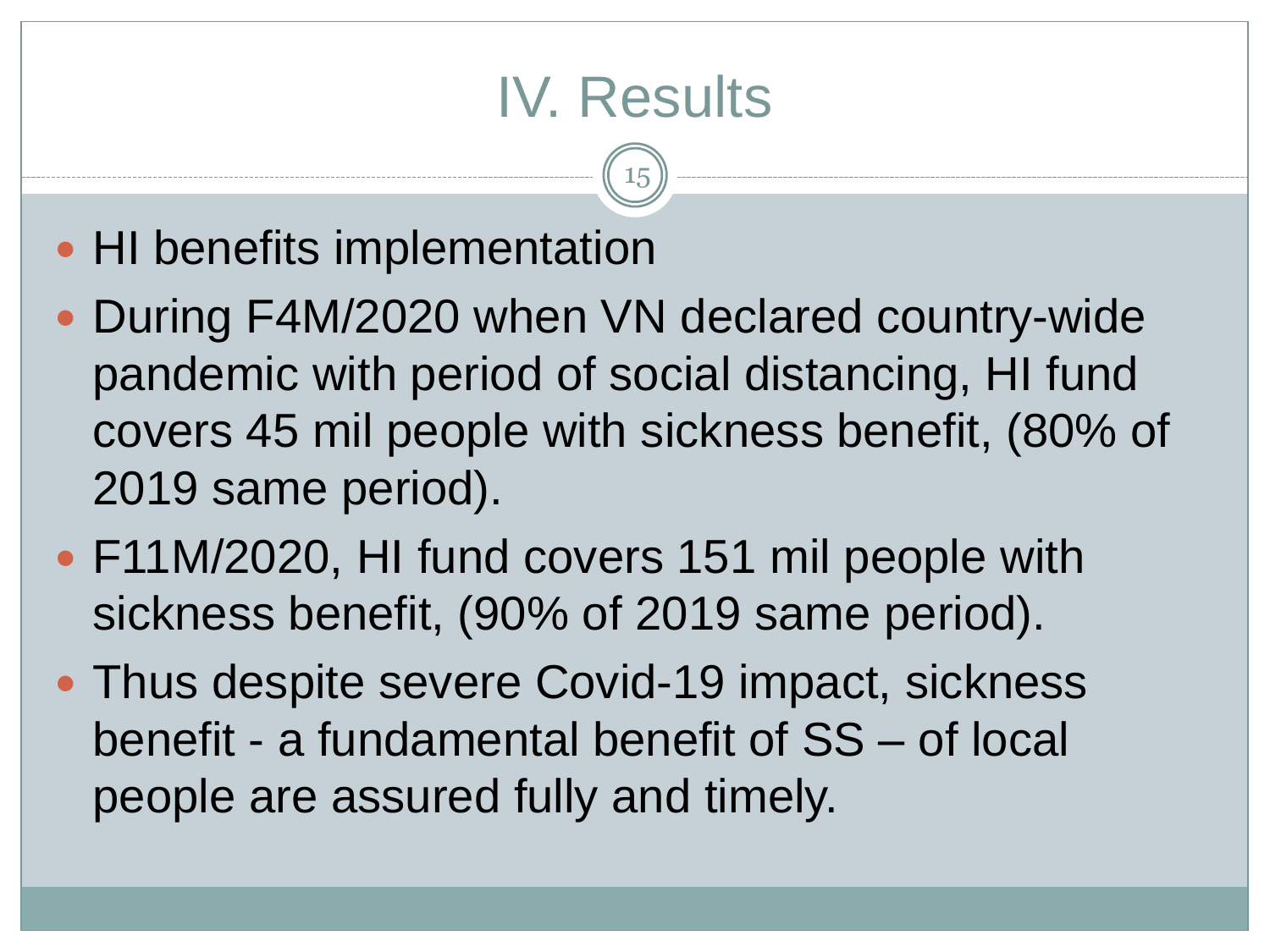#### IV. Results

*Suspending contribution, finalizing list of labourers eligible to benefits*

 $\bigcap$ 

| ŦΩ             |                                                                                                                                    |                                         |                                           |                                            |  |
|----------------|------------------------------------------------------------------------------------------------------------------------------------|-----------------------------------------|-------------------------------------------|--------------------------------------------|--|
| <b>No</b>      | <b>Description</b>                                                                                                                 | <b>Accumulativ</b><br>e by<br>Apr.'2020 | <b>Accumulative by</b><br><b>May'2020</b> | <b>Accumulative by</b><br><b>Nov.'2020</b> |  |
| $\mathbf 1$    | Suspending contribution to old-aged<br>and survior's                                                                               |                                         |                                           |                                            |  |
| 1.1            | No. of units                                                                                                                       | 538                                     | 1,158                                     | 634                                        |  |
| 1.2            | No. of labourers (person)                                                                                                          | 54,873                                  | 105,929                                   | 74.339                                     |  |
| 1.3            | Suspended vol (VND bil)                                                                                                            | 221                                     | 391                                       | 325                                        |  |
| $\overline{2}$ | <b>Finalising</b><br><b>of</b><br><b>labourers</b><br>list<br>suspending<br>their labour contract,<br>taking unpaid leave (person) |                                         | 79,936                                    | 168.163                                    |  |
| 3              | <b>Finalising</b><br><b>of</b><br><b>labourers</b><br>list<br>terminating<br>their<br>employment<br>(person)                       |                                         | 111                                       | 585                                        |  |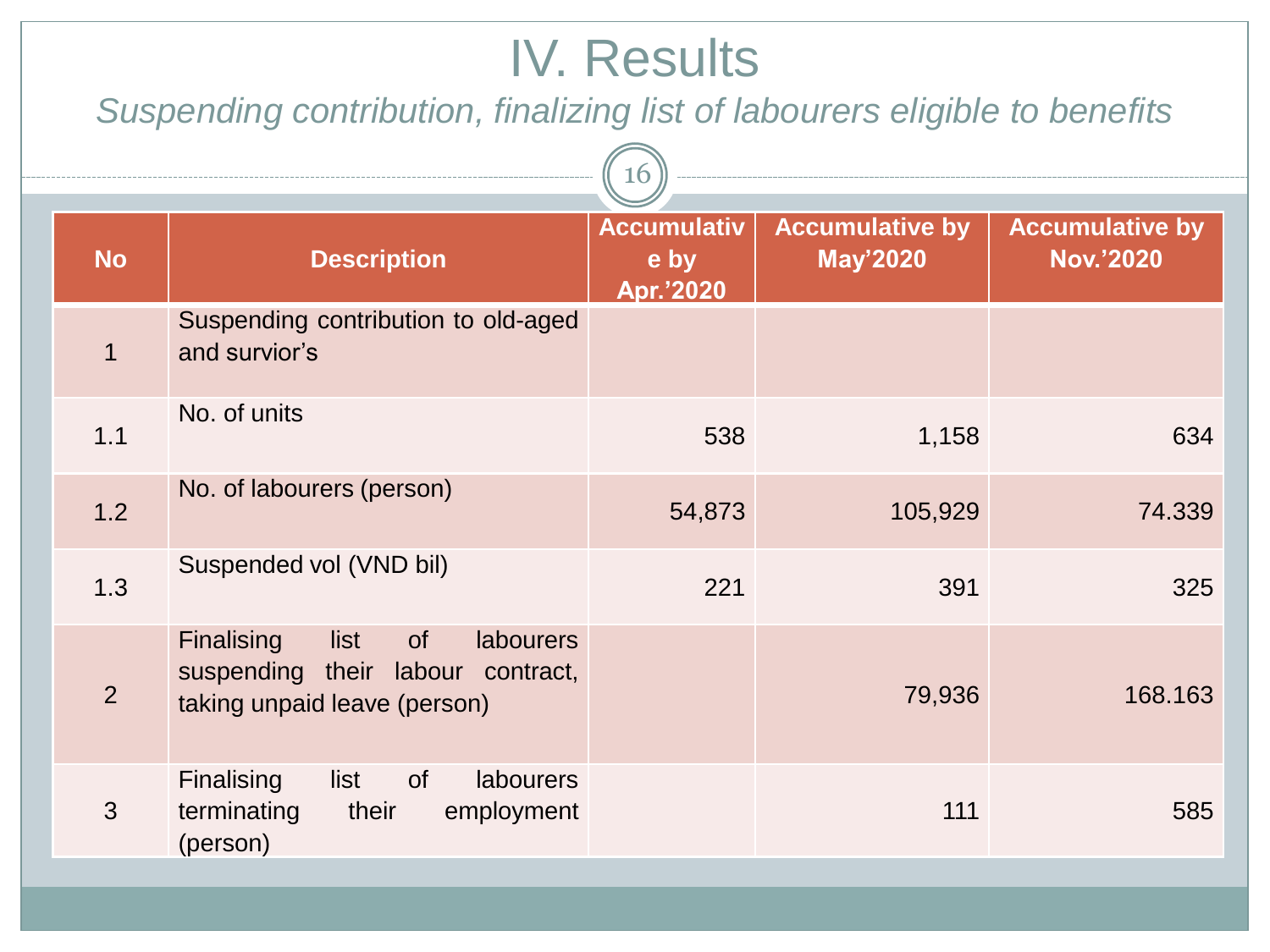### V. Lessons learnt (1)

- From Gov. perspective
- Timely develop and issue policies and guidelines,
- Setting top priority to prevent and fight the pandemic; assure absolute safety to all people; social stabilization; minimizing economical impacts and creating favorable conditions to economic recovery and bounce back rapidly and sustainably.
- Taking multiple solutions to mitigate challenges, supporting people and enterprises being affected to maintain their operation, assuring social security.
- Making utmost efforts to achieve 2020 social-economic targets.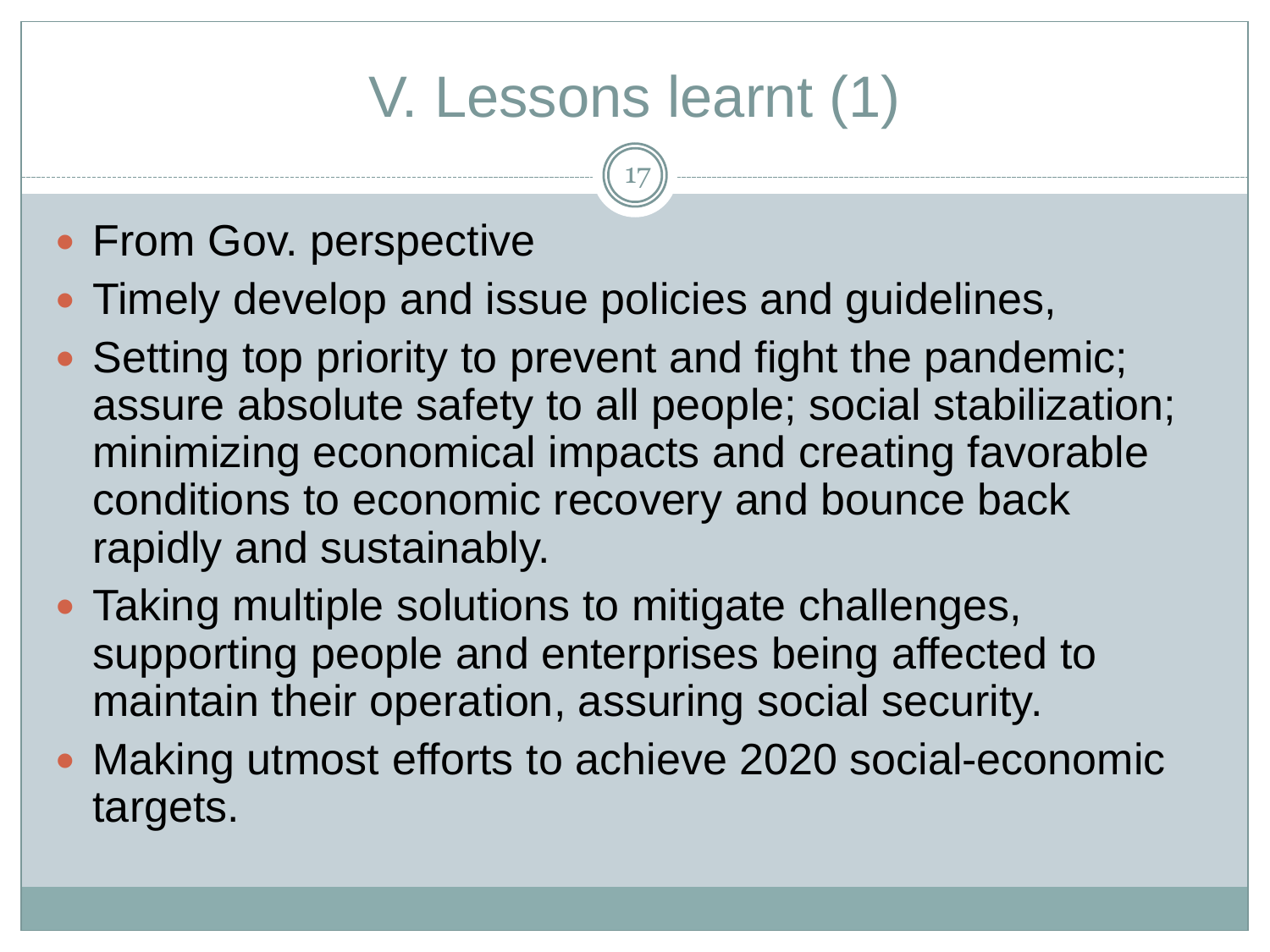### V. Lessons learnt (2)

- 2. VSS perspective
- 2.1. Closely follow Gov.'s policies and guidelines
- Strictly and timely execute Gov. and related agencies', National steering committee's policies and guidelines on pandemic prevention and control
- Timely and regularly report the status and working with Gov. and related agencies to implement or propose supporting policies toward enterprises and labourers, assuring social security.
- 2.2. Developing scenarios and strictly monitor the actual status to take proper solution.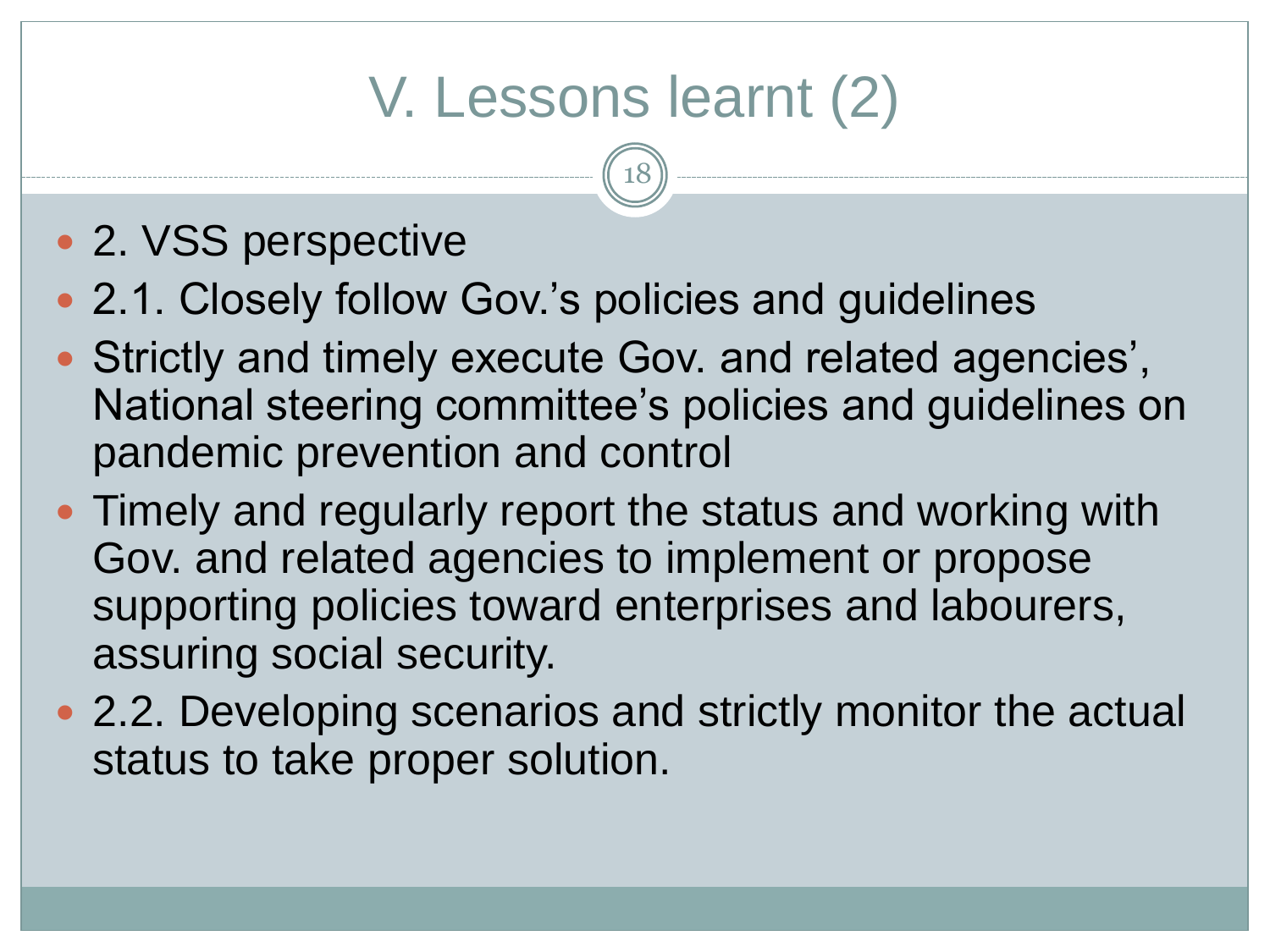#### V. Lessons learnt (3)

- Developing voluntary SS and HI family participants
- **Frequently monitor status at VSS network and** deliver necessary support, instructing enterprises to register SS contribution when labourers are back to work…
- Working and meeting online with local organizations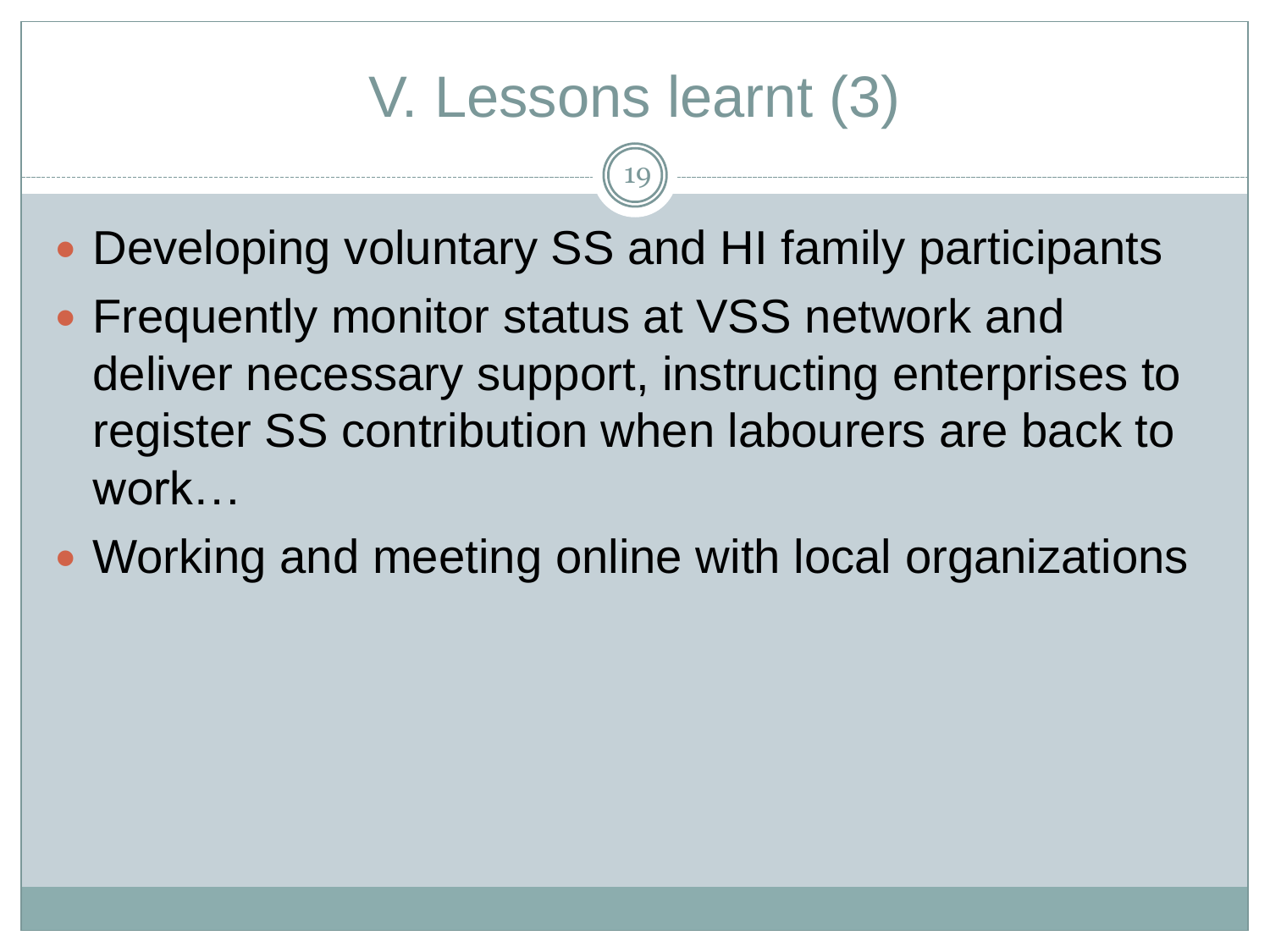#### V. Lessons learnt (4)

- *2.3.* Promoting the use of IT, public administration reform, electronic transaction.
- Guiding, urging, communicating to/with units/agencies/SS-HI participants via postal services, electronic channels, telephone, social network.
- Propaganding and mobilizing people to participate in voluntary SS/HI via electronic channels, television, radio, social networks (zalo, facebook ...).
- Public administration reform in collection and implementing SS/HI benefits, promoting payment via ebank and other non-cash electronic channel…